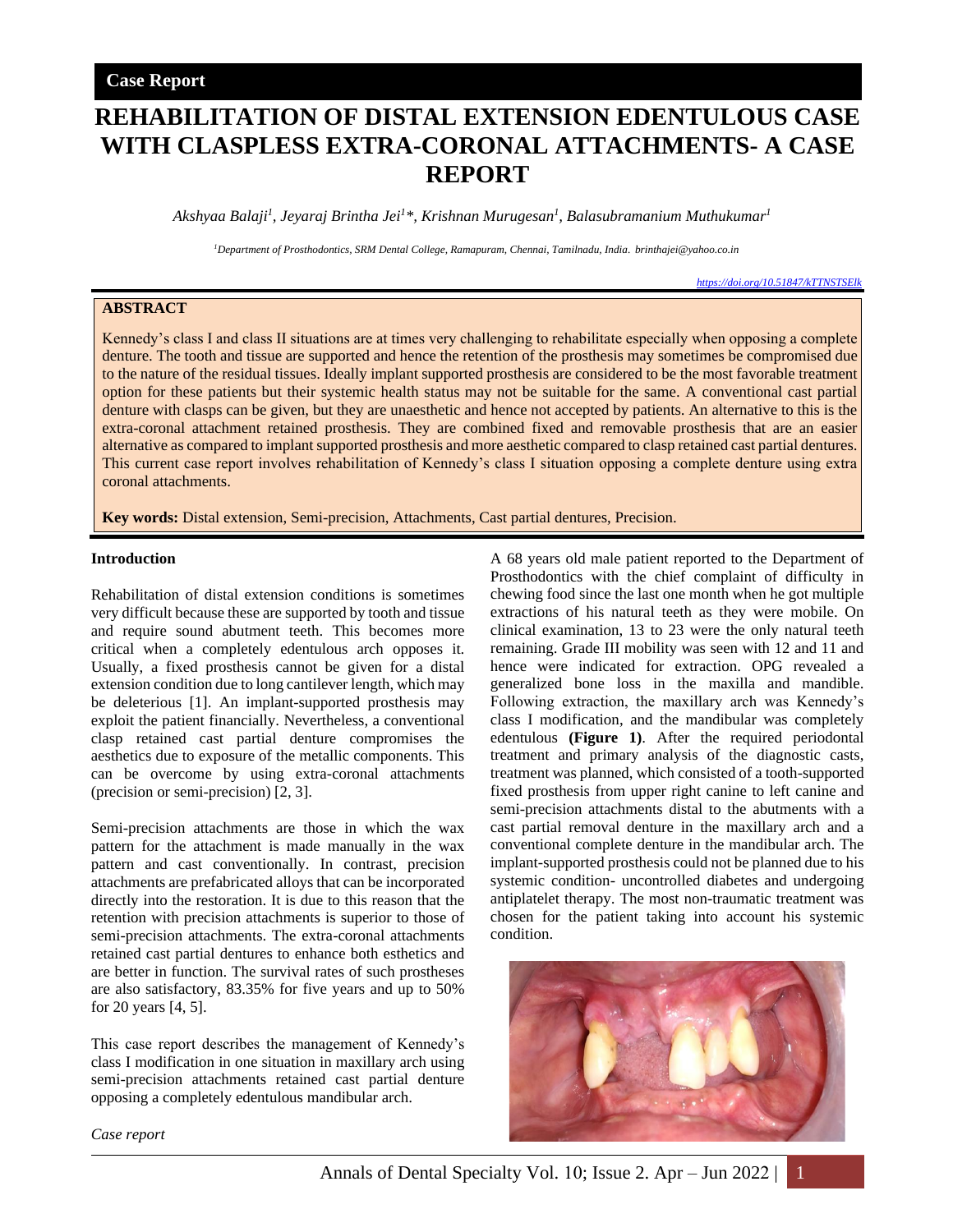### **Figure 1.** Preoperative view

Denture bases with self-cure acrylic resin (DPI dental products, Mumbai, India) were made on the diagnostic casts, followed by occlusal rims using modeling wax (Hindustan Dental Products, Hyderabad, India). The patient's vertical dimension and a tentative centric relation were recorded and articulated using these. Tooth preparation was done atraumatic with supragingival margins irt 13,21,22, and 23. Following this, impressions were made using monophase impression material (Dentsply Aquasil Monophase, Dentsply Sirona, India) for the maxillary arch **(Figure 2)**. Border molding and wash impressions were done using low fusing impression compound (DPI Pinnacle Tracing Sticks, DPI Dental Products, Mumbai, India) and zinc oxide eugenol impression paste (DPI Impression paste, DPI Dental Products, Mumbai, India) for the mandibular arch. On the master cast, wax patterns for metal copings were made, and distal to the abutments, prefabricated castable OT cap Rhein 83 Inc, USA attachments were added **(Figure 3)**. These are extra-coronal attachments with elastic retention. These also act as a stress breakers and absorb the excess stresses. The male portion is attached to the wax pattern of the FPD, and the female portion is present on the cast partial denture.



**Figure 2.** Preliminary impression



**Figure 3.** Wax trial with attachment

The casting for the metal copings of the FPD was done conventionally using the lost wax technique. These copings were checked intraorally for the marginal fit and accuracy **(Figure 4)**. Then a pick-up impression was made with the metal copings intraorally using elastomeric impression material- polyvinyl siloxane (Photosil Impression Material, DPI Dental Products, Mumbai, India).



**Figure 4.** Intraoral metal try-in

The ceramic build-up was done over the metal copings, following which the FPD was placed on the master cast and mounted on a dental surveyor to check the path of insertion of the cast partial denture. The wax pattern for the CPD was made using pattern resin which was then routinely invested and cast. Denture bases were made on the maxillary and mandibular master casts. A definitive jaw relation was recorded and articulated. Then, teeth arrangement was done, followed by a wax trial to evaluate the occlusion, phonetics, and aesthetics. Then, the maxillary cast partial denture and the complete mandibular denture were processed **(Figure 5)**. O-rings were placed in the maxillary denture base with the help of a metal ring so that its replacement in the future in case of wearing off is possible. During cementation of the FPD, the cast partial denture was attached extra-orally after applying petroleum jelly to the attachments and cemented using glass ionomer cement. This was done to ensure the correct insertion path of both the fixed and removable prostheses. After which, the maxillary and removable mandibular prostheses were inserted **(Figure 6)**.



**Figure 5.** Prosthesis with extra coronal claspless attachment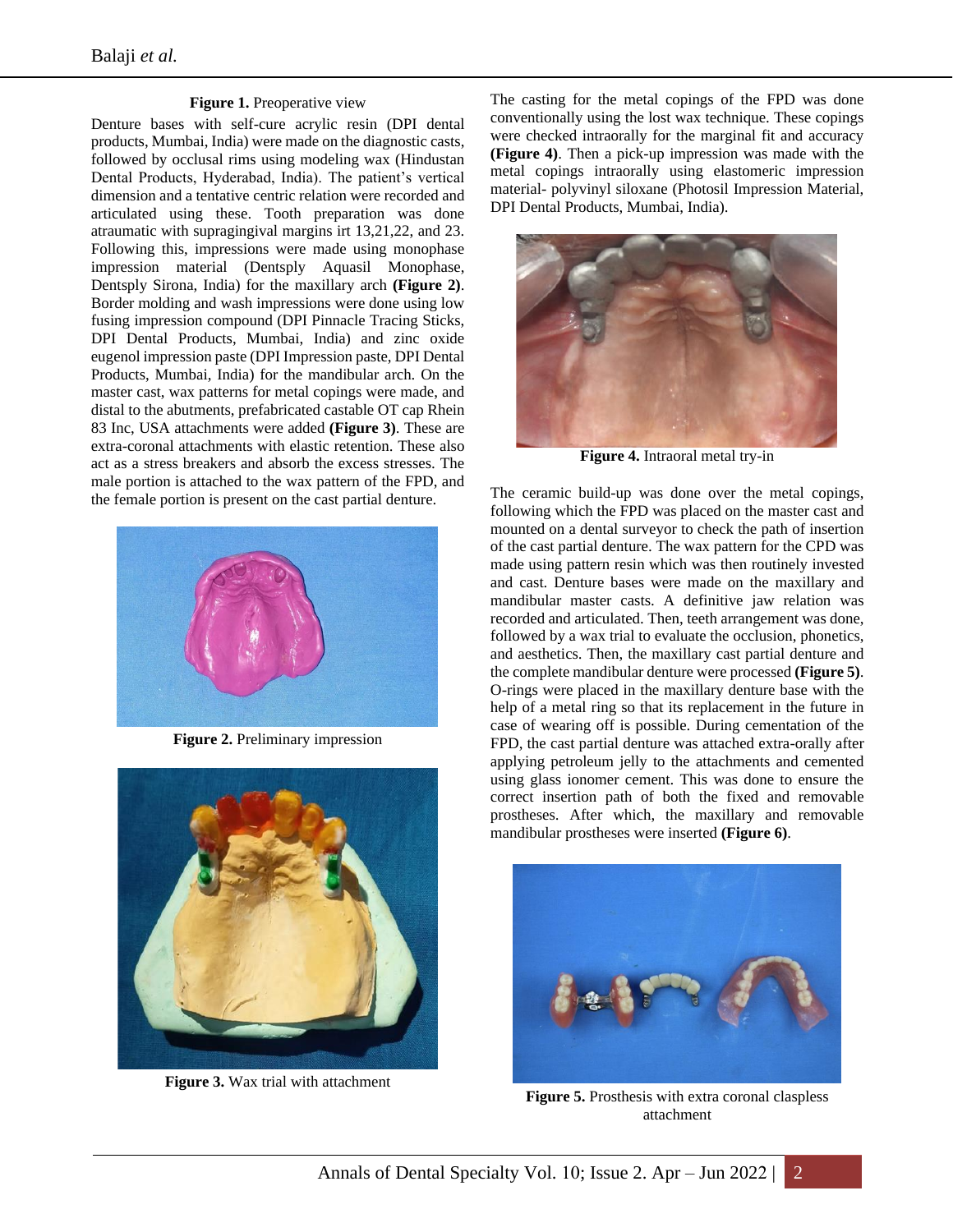

**Figure 6.** Postoperative view

#### **Results and Discussion**

Kennedy's class, I and II situations, can sometimes be quite challenging during rehabilitation due to the nature of the supporting tissue. Implants are considered the best treatment option in such cases but may not be feasible due to the underlying systemic conditions [6-8]. Conventional cast partial dentures may be given, but the metallic clasps are highly unesthetic. Therefore, the use of semi-precision attachments will improve the aesthetics and, at the same tie, act as stress breakers. These attachments combine the advantage of fixed and removable prostheses. The type of attachments may be used based on the amount of interocclusal space. This type of treatment protocol will improve the aesthetics, the retention, stability and support of the prosthesis and hence the acceptance of the patient is much higher [9-12]. These are completely non-surgical approaches.

The fabrication of these attachments may be technique sensitive. The correct placement of the matrix and patrix components along the determined insertion path is critical [13, 14]. Denture processing with such attachments may sometimes become cumbersome. When made manually, the wax pattern for the attachments can lead to loss of friction between the two components, leading to a poorly retentive prosthesis [15, 16]. Rhein 83 OT cap attachments are prefabricated castable attachments that can just be attached to the wax pattern of the coping and conventionally cast, thereby improving the accuracy.

### **Conclusion**

When rehabilitated using cast partial denture precision or semi-precision attachments, distal extension cases provide both fixed and removable prosthesis advantages. They are aesthetic, and hence patient acceptance is better. Although it is technique sensitive in fabrication, the unsightly appearance of the clasps can be prevented, and the retention can be upgraded from time to time by replacing the retentive caps. It also proves to be a cost-effective alternative to surgical treatments with implants.

**Acknowledgments:** None

**Conflict of interest:** None

**Financial support:** None

**Ethics statement:** None

#### **References**

- 1. Vermeulen AH, Keltjens HM, Van't Hof MA, Kayser AF. Ten-year evaluation of removable partial dentures: survival rates based on retreatment, not wearing and replacement. J Prosthet Dent. 1996;76(3):267-72.
- 2. Viennot S, Dalard F, Malquarti G, Grosgogeat B. Combination fixed and removable prostheses using a CoCr alloy: a clinical report. J Prosthet Dent 2006;96(2):100-3.
- 3. Zinner ID, Miller RD, Parker HM, Panno FV. Prefabricated metal intracoronal semi-precision attachments for removable partial dentures. Int J Prosthodont. 1989;2(4):357-64.
- 4. Weaver SM. Precision attachments and their advantages in respect to underlying tissues. J Am Dent Assoc. 1938;25(8):1250-9.
- 5. Wagner B, Kern M. Clinical evaluation of removable partial dentures ten years after insertion: success rates, hygienic problems, and technical failures. Clin Oral Investig. 2000;4(2):74-80.
- 6. Nigam A, Singh A, Shekhar A, Gupta H. Precision Attachments: an overview. J Dent Facial Sci. 2013;2(4):41-4.
- 7. Bambara GE. Precision and Semi-Precision Attachments. In Freedman, GA. Contemporary Esthetic Dentistry 1st ed. Elsevier, chapter 25. p. 575.
- 8. Burns DR, Ward JE. A review of attachments for removable partial denture design: Part 1. Classification and selection. Int J Prosthodont. 1990;3(1):98-102.
- 9. Makkar S, Chhabra A, Khare A. Attachment retained removable partial denture: A case report. Int J Clin Dent Sci. 2011;2(2):39-43.
- 10. Konwar AK, Parameswari D, Annapoorni H. Removable denture options in rehabilitation of missing dentition: A series of case reports. Ann Prosthodont Restor Dent. 2020;6(2):110-3.
- 11. Kumar RD, Parameswari BD, Annapoorni H. Rehabilitation of partially edentulous patient using Precision Attachment denture– A case report. IP Ann Prosthodont Restor Dent. 2020;6(3):162-6.
- 12. Mukhopadhyay N, Das SL, Sen UK, Mondal S, Banerjee S. Functional Rehabilitation of Mandibular Distal Extension Partial Edentulous Arch Combined with Maxillary Complete Edentulism. IJCMCR. 2022;19(3):002.
- 13. Patil AP, Pawar AV, Patil R. Unique, Cost- effective and Retentive Removable Prosthesis to Rehabilitate Long Span Kennedy's Class I Edentulism with Custom